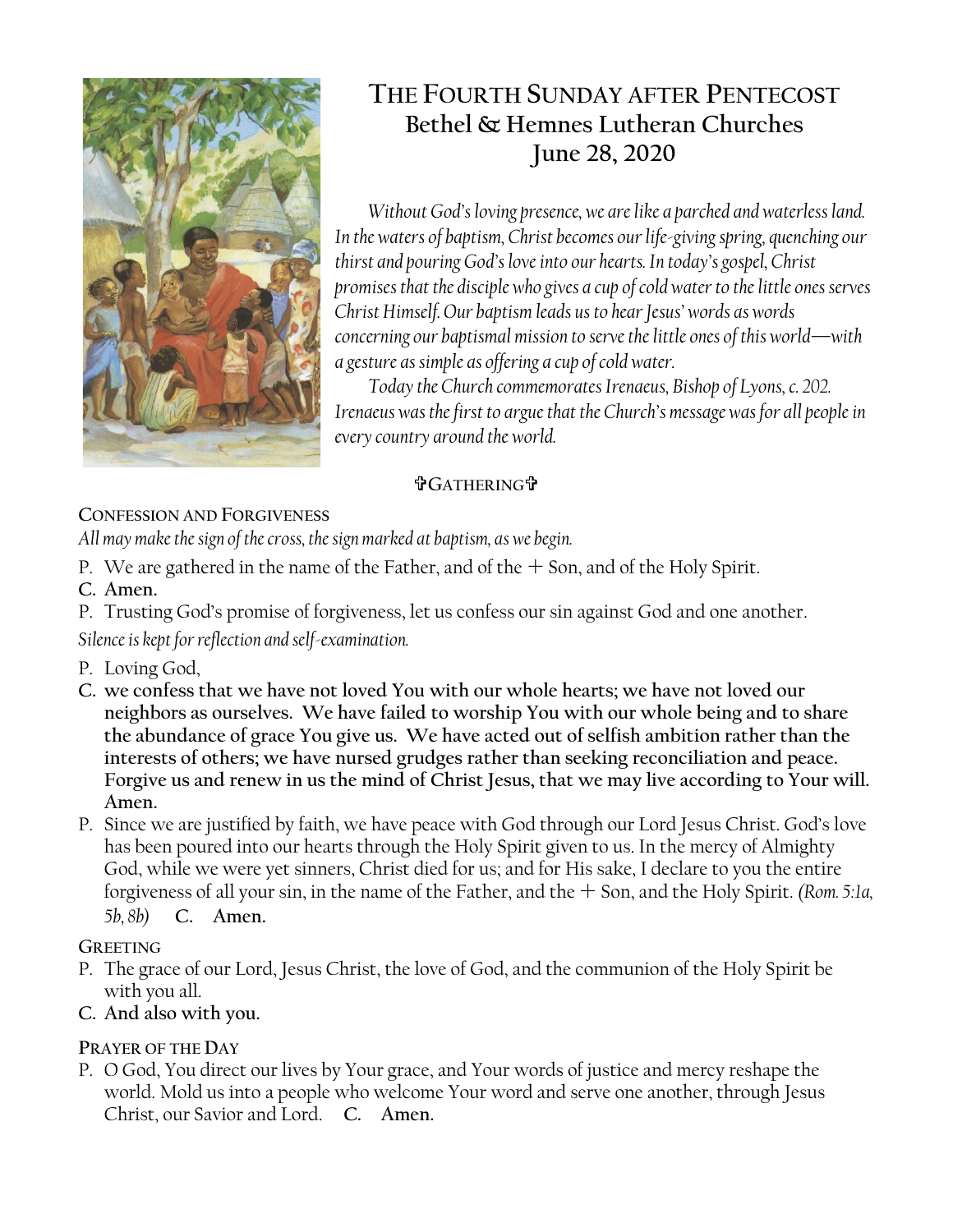# **WORD**

### **FIRST READING: Jeremiah 28:5-9**

*The prophets Hananiah and Jeremiah were at odds because of their differing views of upcoming events. Hananiah announces peace and restoration within two years; Jeremiah sees the path to peace as one that requires repentance—recognition of one's sins and reliance on God's forgiveness. Jeremiah knows that when Hananiah's comforting prediction does not come true, all will know that Hananiah has not been sent by God.*

The prophet Jeremiah spoke to the prophet Hananiah in the presence of the priests and all the people who were standing in the house of the LORD; <sup>6</sup>and the prophet Jeremiah said, "Amen! May the LORD do so; may the LORD fulfill the words that you have prophesied, and bring back to this place from Babylon the vessels of the house of the LORD, and all the exiles. <sup>7</sup>But listen now to this word that I speak in your hearing and in the hearing of all the people. <sup>8</sup>The prophets who preceded you and me from ancient times prophesied war, famine, and pestilence against many countries and great kingdoms. <sup>9</sup>As for the prophet who prophesies peace, when the word of that prophet comes true, then it will be known that the LORD has truly sent the prophet."

The Word of the Lord. **Thanks be to God.**

### **Psalm 69:8-20**

Your love, O LORD, forever will I sing; from age to age my mouth will proclaim Your faithfulness. **<sup>2</sup>For I am persuaded that Your love is established forever; You have set Your faithfulness firmly in the heavens.** <sup>3</sup>"I have made a covenant with My chosen one; I have sworn an oath to David My servant: **4 'I will establish your line forever, and preserve your throne for all generations.' "**  <sup>15</sup>Happy are the people who know the festal shout! They walk, O LORD, in the light of Your presence. **<sup>16</sup>They rejoice daily in Your name; they are jubilant in Your righteousness.** <sup>17</sup>For You are the glory of their strength, and by Your favor our might is exalted. **<sup>18</sup>Truly, the LORD is our ruler; the Holy One of Israel is our king**.

#### **SECOND READING: Romans 6:12-23**

*Sin is an enslaving power that motivates us to live self-serving, disobedient lives. Sin's final payoff is death. We, however, have been set free from sin's slavery to live obediently under God's grace, Whose end is the free gift of eternal life.*

Do not let sin exercise dominion in your mortal bodies, to make you obey their passions. <sup>13</sup>No longer present your members to sin as instruments of wickedness, but present yourselves to God as those who have been brought from death to life, and present your members to God as instruments of righteousness. <sup>14</sup>For sin will have no dominion over you, since you are not under law but under grace.

<sup>15</sup>What then? Should we sin because we are not under law but under grace? By no means! <sup>16</sup>Do you not know that if you present yourselves to anyone as obedient slaves, you are slaves of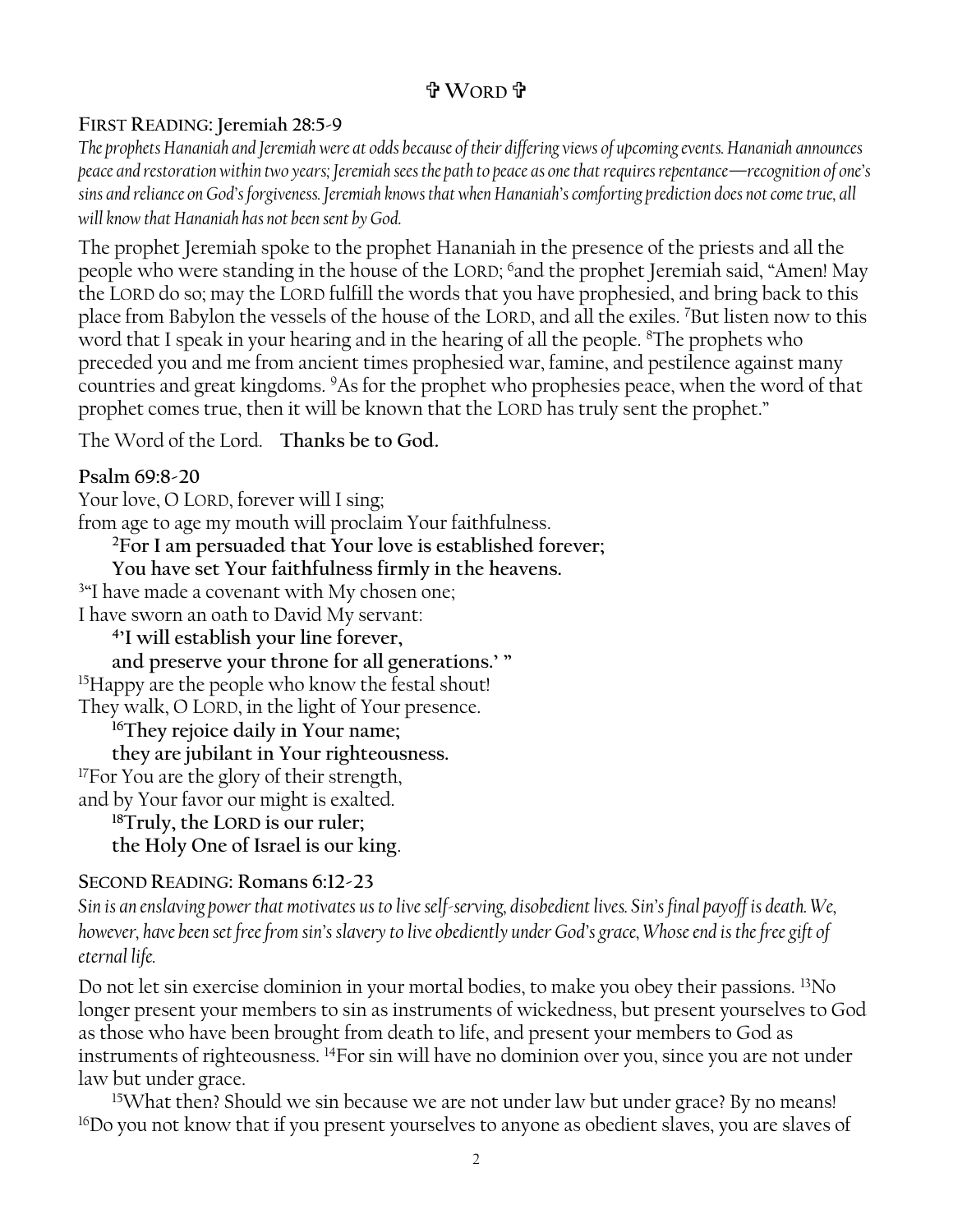the one whom you obey, either of sin, which leads to death, or of obedience, which leads to righteousness? <sup>17</sup>But thanks be to God that you, having once been slaves of sin, have become obedient from the heart to the form of teaching to which you were entrusted, <sup>18</sup>and that you, having been set free from sin, have become slaves of righteousness. <sup>19</sup>I am speaking in human terms because of your natural limitations. For just as you once presented your members as slaves to impurity and to greater and greater iniquity, so now present your members as slaves to righteousness for sanctification.

<sup>20</sup>When you were slaves of sin, you were free in regard to righteousness. <sup>21</sup>So what advantage did you then get from the things of which you now are ashamed? The end of those things is death. <sup>22</sup>But now that you have been freed from sin and enslaved to God, the advantage you get is sanctification. The end is eternal life. <sup>23</sup>For the wages of sin is death, but the free gift of God is eternal life in Christ Jesus our Lord.

The Word of the Lord. **Thanks be to God.**

**GOSPEL ACCLAMATION**



#### **HOLY GOSPEL**: **Matthew 10:40-42**

*When Jesus sends His disciples out as missionaries, He warns them of persecution and hardships they will face. He also promises to reward any who aid His followers and support their ministry.*

#### **C.** *(spoken)* **Glory to You, O Lord.**

Jesus said to the twelve:] "Whoever welcomes you welcomes Me, and whoever welcomes Me welcomes the One who sent Me. <sup>41</sup>Whoever welcomes a prophet in the name of a prophet will receive a prophet's reward; and whoever welcomes a righteous person in the name of a righteous person will receive the reward of the righteous; <sup>42</sup>and whoever gives even a cup of cold water to one of these little ones in the name of a disciple—truly I tell you, none of these will lose their reward."

P. The Gospel of the Lord.

**C.** *(spoken)* **Praise to You, O Christ.**

**SERMON**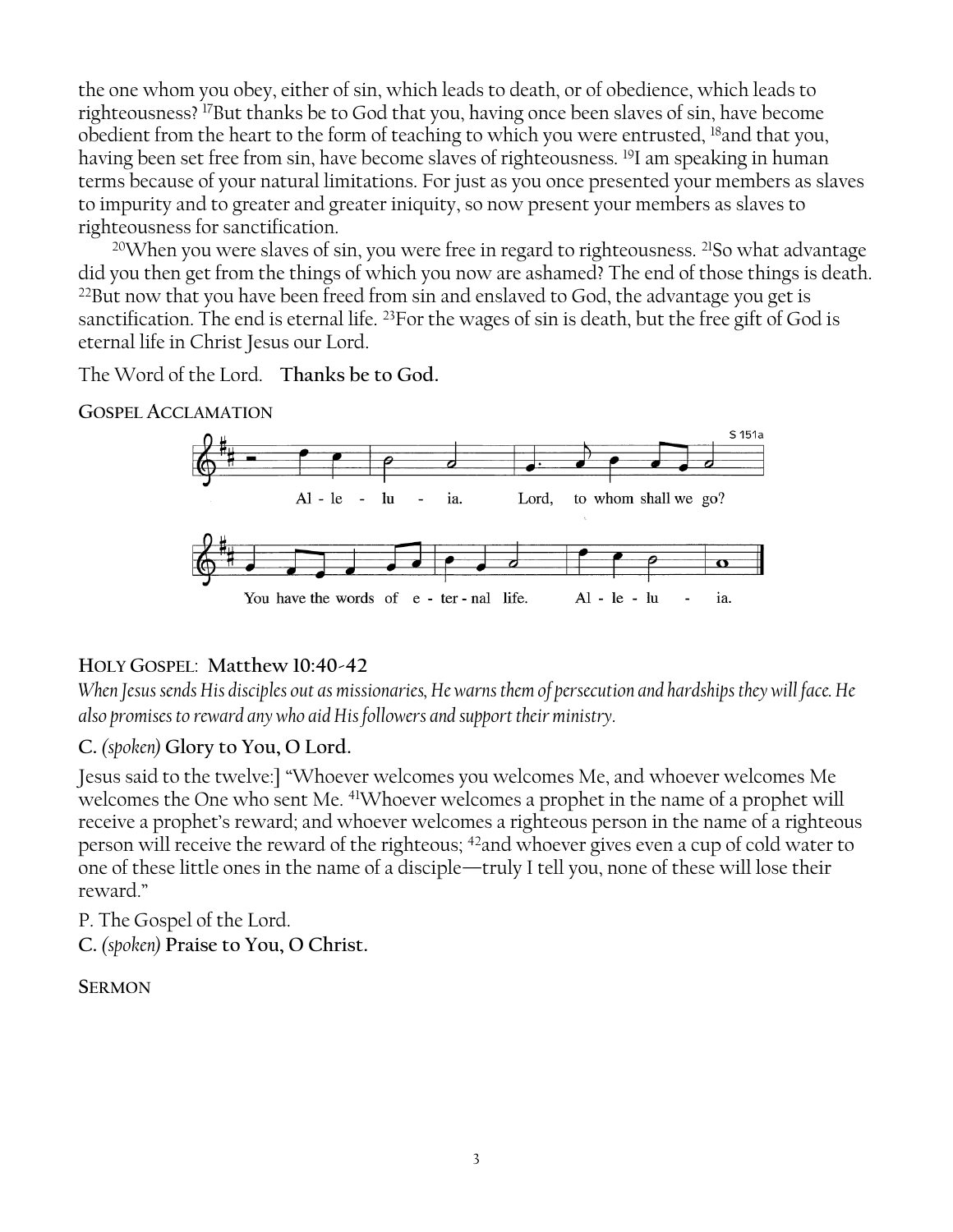#### **HYMN OF THE DAY** *Salvation unto Us Has Come*



Verse 5: All blessing, honor, thanks, and praise, to Father, Son and Spirit, The God Who saved us by His grace; all glory to His merit. O triune God in heav'n above, You have revealed Your saving love; Your blessed name we hallow.

#### **THE APOSTLES' CREED**

| I believe in God, the Father almighty,   | crucified, died, and was buried.       |
|------------------------------------------|----------------------------------------|
| creator of heaven and earth.             | He descended into hell.                |
| I believe in Jesus Christ, His only Son, | On the third day He rose again.        |
| our Lord.                                | He ascended into heaven, and is seated |
| He was conceived by the power of the     | at the right hand of the Father.       |
| Holy Spirit and born of the virgin Mary. | He will come again to judge            |
| He suffered under Pontius Pilate, was    | the living and the dead.               |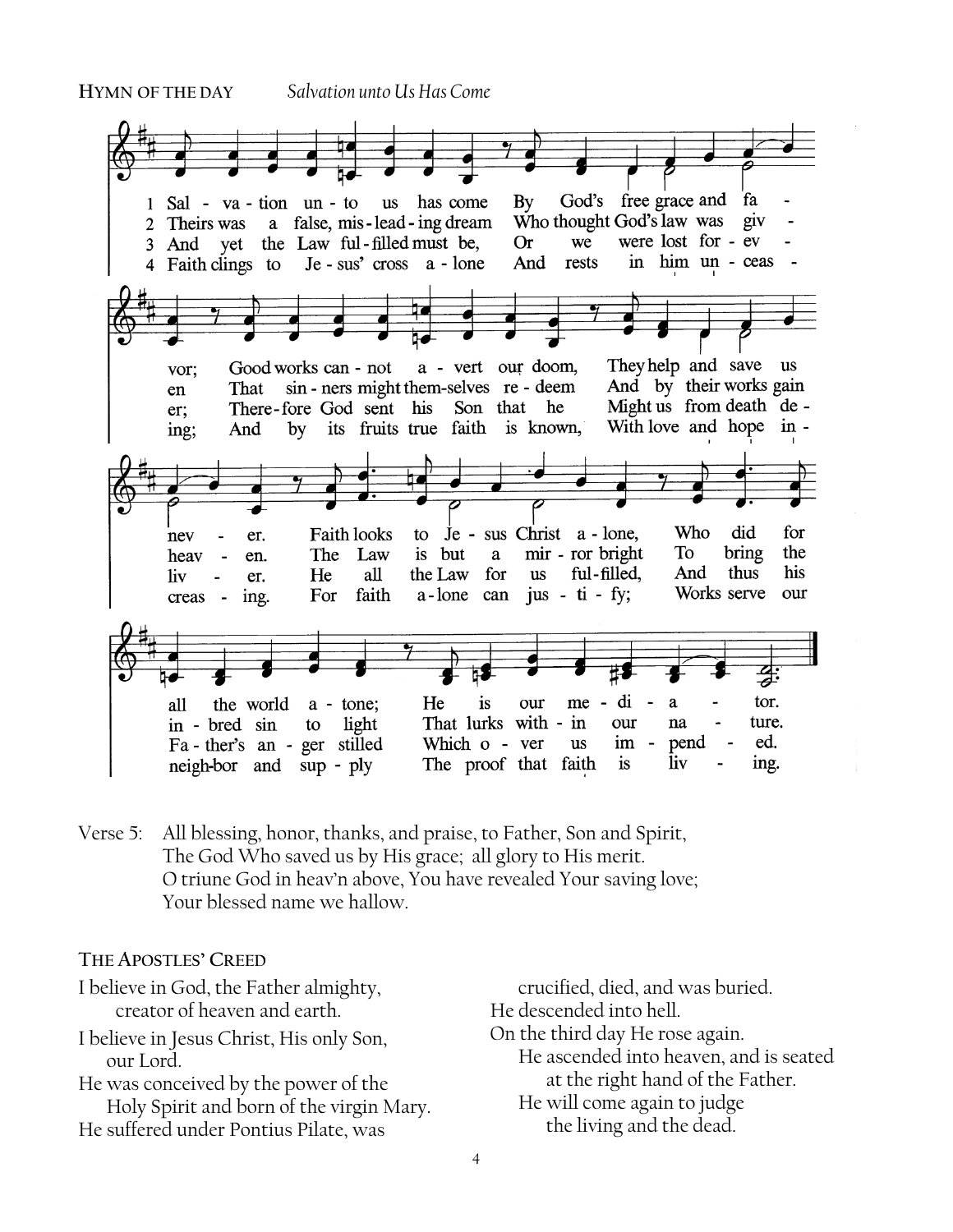I believe in the Holy Spirit, the holy catholic Church, the communion of saints,

the forgiveness of sins, the resurrection of the body, and the life everlasting. Amen

#### **<sup>P</sup>RAYER** .

#### **OFFERING**

*If you have not signed up for electronic giving, you can mail your offering in to Bethel (P.O. Box 126, Porter, 56280), you may drop it in the offering box at the church, or you may make your offering online at our website [\(www.bethelofporter.com\)](http://www.bethelofporter.com/).* 

#### **OFFERTORY**



#### **OFFERTORY PRAYER**

- P. Gracious God,
- **C. You open Your hand, filling our lives with all good things and renewing the face of the earth. We offer our gifts in thanksgiving for all that we have received from Your bounty. Accept them for the sake of Him who offered His life for us, Jesus Christ our Lord. Amen.**

#### **PRAYERS OF INTERCESSION**

Called into unity with one another and the whole creation, let us join together to pray for the church, our nation, and for all who are in need.

#### *A brief silence.*

God of compassion, encourage our relationships with our siblings in Christ. Bless our conversations. Shape our shared future and give us hearts eager to join in a joyous shout of praise. Lord, in Your mercy,

#### C. **hear our prayer.**

God of abundance, You make Your creation thrive and grow to provide all that we need. Inspire us to care for our beautiful yet fragile home. Lord, in Your mercy,

#### C. **hear our prayer.**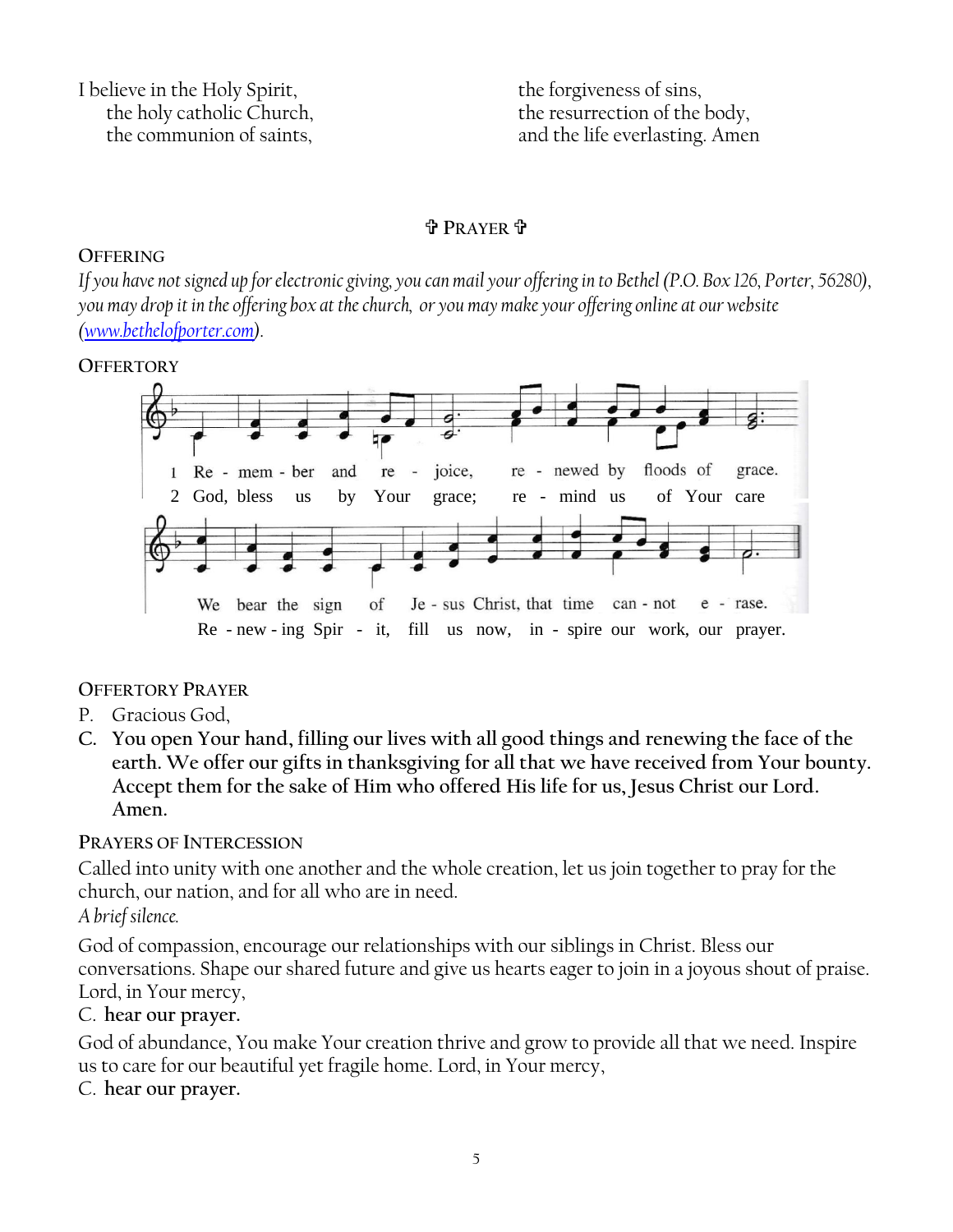God of mercy, Your grace is poured out for all. Inspire authorities, judges, and politicians to act with compassion. Teach us to overcome fear with hope and meet hate with love. Open our hearts that we may welcome the unloved, refugees and immigrants, those of different races and cultures, and those persecuted or imprisoned as we would welcome You. Lord, in Your mercy,

### C. **hear our prayer.**

God of compassion, accompany all who are in deepest need. Comfort those who are lonely, grieving, or abandoned. Strengthen those who are in prison or awaiting trial. Visit the sick with Your healing power, we pray especially for Merv, Emily, Angie, Lynette, Shirlee, and Lisa, and for all who are struggling with coronavirus. Give courage to those working in medical fields and wisdom to our leaders. Renew the spirits of all who call upon You. Lord, in Your mercy,

#### C. **hear our prayer.**

God of community, we give thanks for our congregations. Give us passion to embrace Your mission and the vision to recognize where You are leading us. Teach us how to live more faithfully with each other. Lord, in Your mercy,

#### C. **hear our prayer.**

God of love, You gather in Your embrace all who have died, especially Irenaeus, Bishop of Lyon. Keep us steadfast in our faith and renew our trust in Your promise. Lord, in Your mercy,

#### C. **hear our prayer.**

O God of justice and love, receive these prayers, and those desires too deep for words. We give thanks to You that You illumine our way through life with the words of Your Son. Give us the light we need, awaken us to the needs of others, and at the end bring all the world to Your feast; through Jesus Christ our Lord.

**C. Amen.**

# **THE LORD'S PRAYER**

| Our Father Who art in heaven,     | as we forgive those              |
|-----------------------------------|----------------------------------|
| hallowed be Thy name,             | who trespass against us;         |
| Thy kingdom come,                 | and lead us not into temptation, |
| Thy will be done,                 | but deliver us from evil.        |
| on earth as it is in heaven.      | For Thine is the kingdom,        |
| Give us this day our daily bread; | and the power, and the glory,    |
| and forgive us our trespasses     | forever and ever. Amen.          |
|                                   |                                  |

# **SENDING**

#### **BLESSING**

P. Jesus is the vine and we are the branches. May you be rooted and grounded in His love. Almighty God, Father,  $+$  Son, and Holy Spirit, bless you now and forever.

C. Amen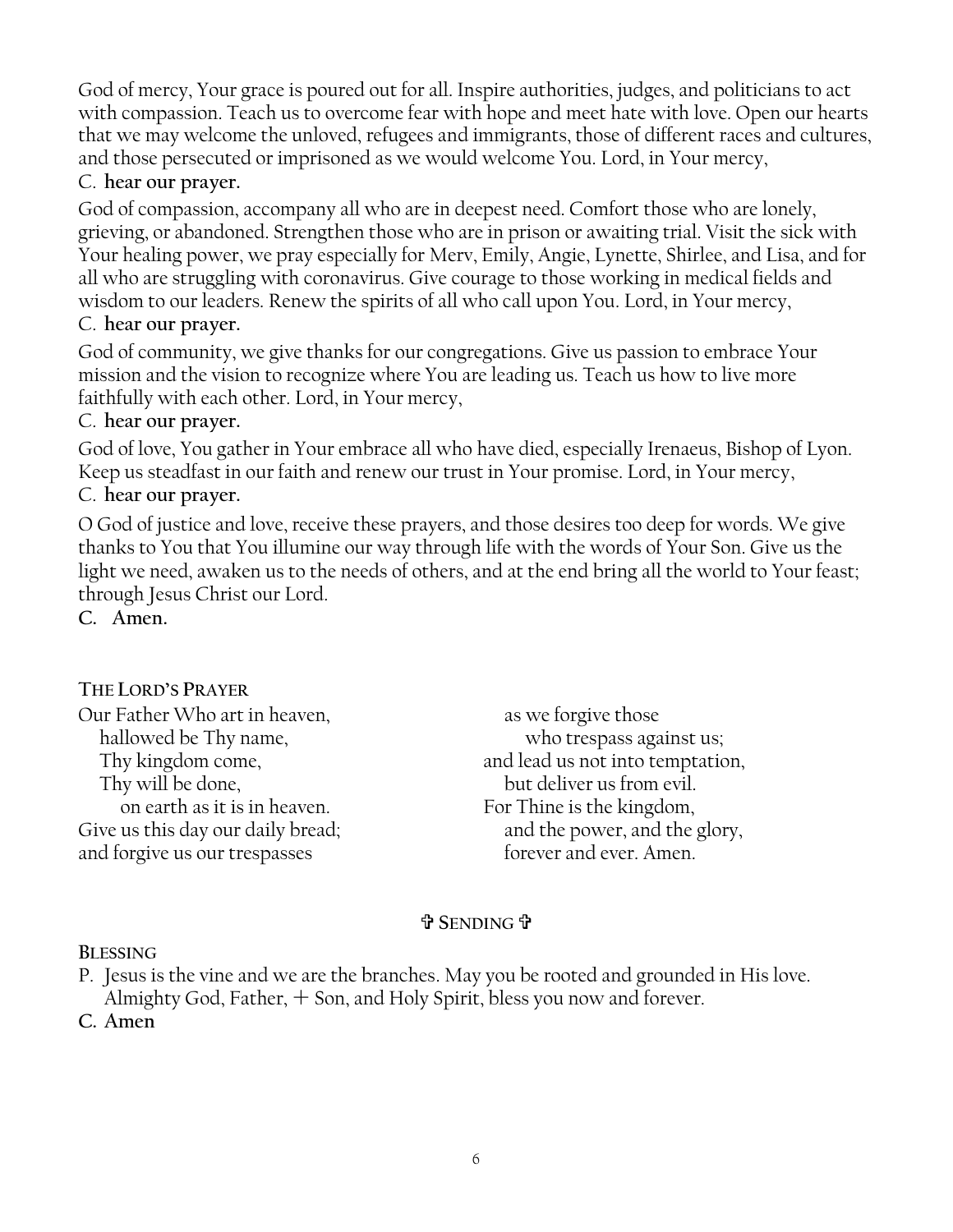**CLOSING HYMN** *Give to Our God Immortal Praise*



Go in peace to love and serve the Lord. **C. Thanks be to God.**

**Those who Serve: Ministers:** All the People of God **Presider:** Pastor Ellen Munter **Organist**: Terry Dybsetter

How to reach us:<br>Church Office: 507-296-4658 Church Office: 507-296-4658<br>Pastor's House: 507-296-4558<br>Pastor's cell: 507-828-1000 (call or text) Pastor's email: pastormunter@

Pastor's email: pastormunter@gmail.com Bethel email: bethel@bethelofporter.com Bethel web page: www.bethelofporter.com